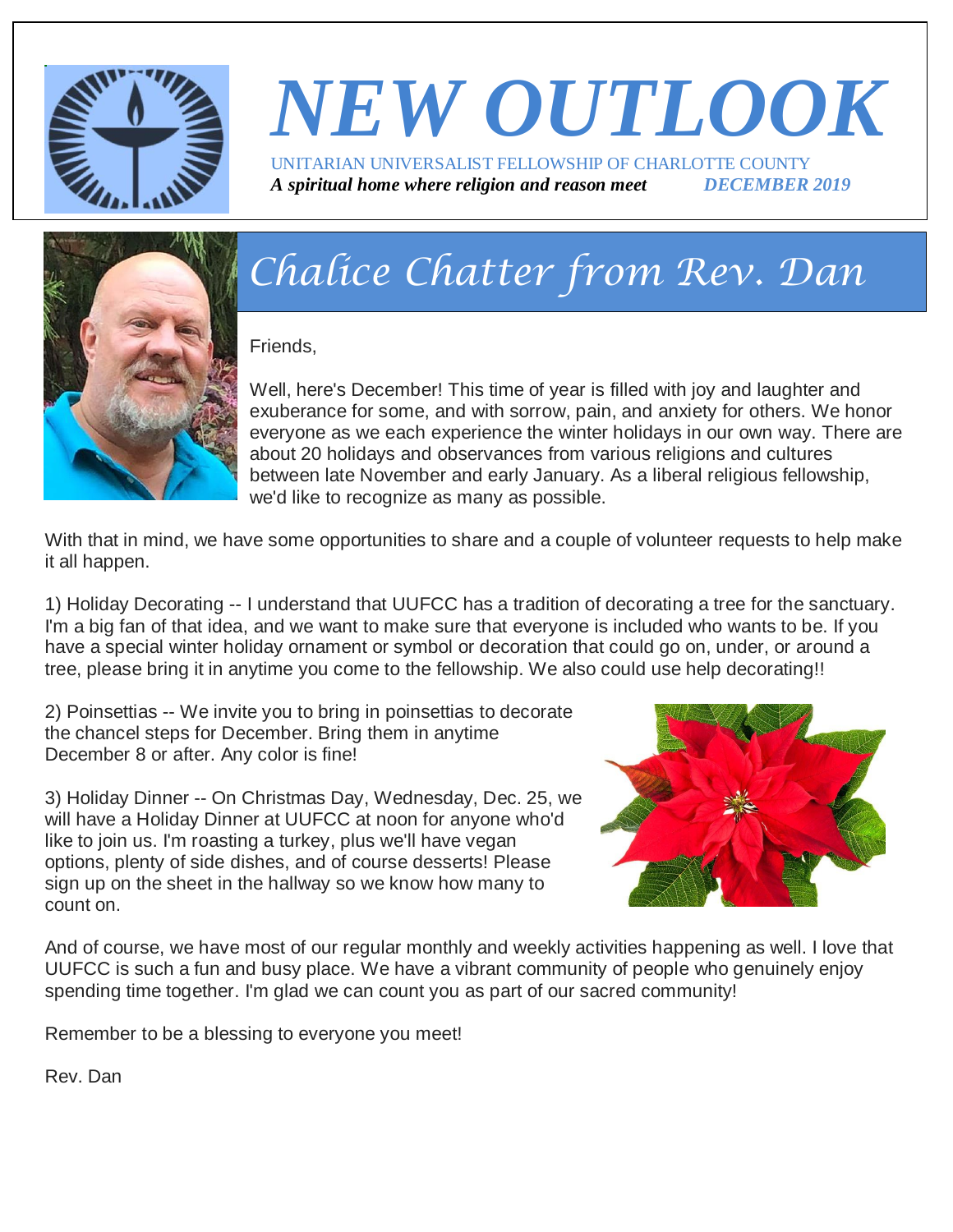## Dear Ones



On November 18<sup>th</sup>, the UUFCC Board of Trustees gathered for a six-hour retreat. During the gathering, we focused on several important aspects of our Fellowship's life.

First, we shared our thoughts and feedback on the recent changes to the Sanctuary. Apparently, most folks really like the freshly painted chancel and its minimalist furniture. Many thanks to Laura and Don Liermann for brightening this sacred space.

Other ideas that will improve the room's aesthetics include screening the storage unit on the back wall, hanging decorative banners that depict our core beliefs and rehanging and identifying the stained glass symbols from the World's religions.

Additionally, we intend to meet with the Charlotte County Fire Marshall regarding increased occupancy in the Sanctuary. Our **hope** is with the addition of an exterior door, we will be able to add 20 more chairs.

Finally, we decided to improve our exterior lighting in both the front and back parking lots. It's dark out there!

I am happy to report that the Board has reversed its previous decision regarding food and drinks in the Sanctuary. You can bring both into the room without breaking an unenforceable, impractical law. However, spilled coffee is hard to remove from the rug. Covered containers help solve this problem.

Another area that needs immediate attention is the creation of new Mission and Vision Statements. Our intention is to have these prepared for a congregational vote at our annual meeting on March 30<sup>th</sup>. We also need to prepare for our annual pledge drive which will begin on March 1<sup>st</sup> and end March 23<sup>rd</sup>. Start thinking about what you can contribute.

The Nominating Committee will begin the process of recruiting folks to run for vacancies on the Board of Trustees. We need to elect a new president, vice president and three trustees. We will also vote for three General Assembly delegates and replacements for the retiring Nominating Committee members.

Finally, I want to thank Dan Lambert for his vision, enthusiasm and trust in our beloved community. It is so good to have an inspiring minister again.

In faith and gratitude, Dennis Shaw, President UUFCC Board of Trustees



Carol Burkett 12/3 Samara Michaelson 12/8 Florence Martin 12/13

Please contact Stephanie Garrett at [garwalsr@gmail.com](mailto:garwalsr@gmail.com) if you would like to receive a birthday shout out.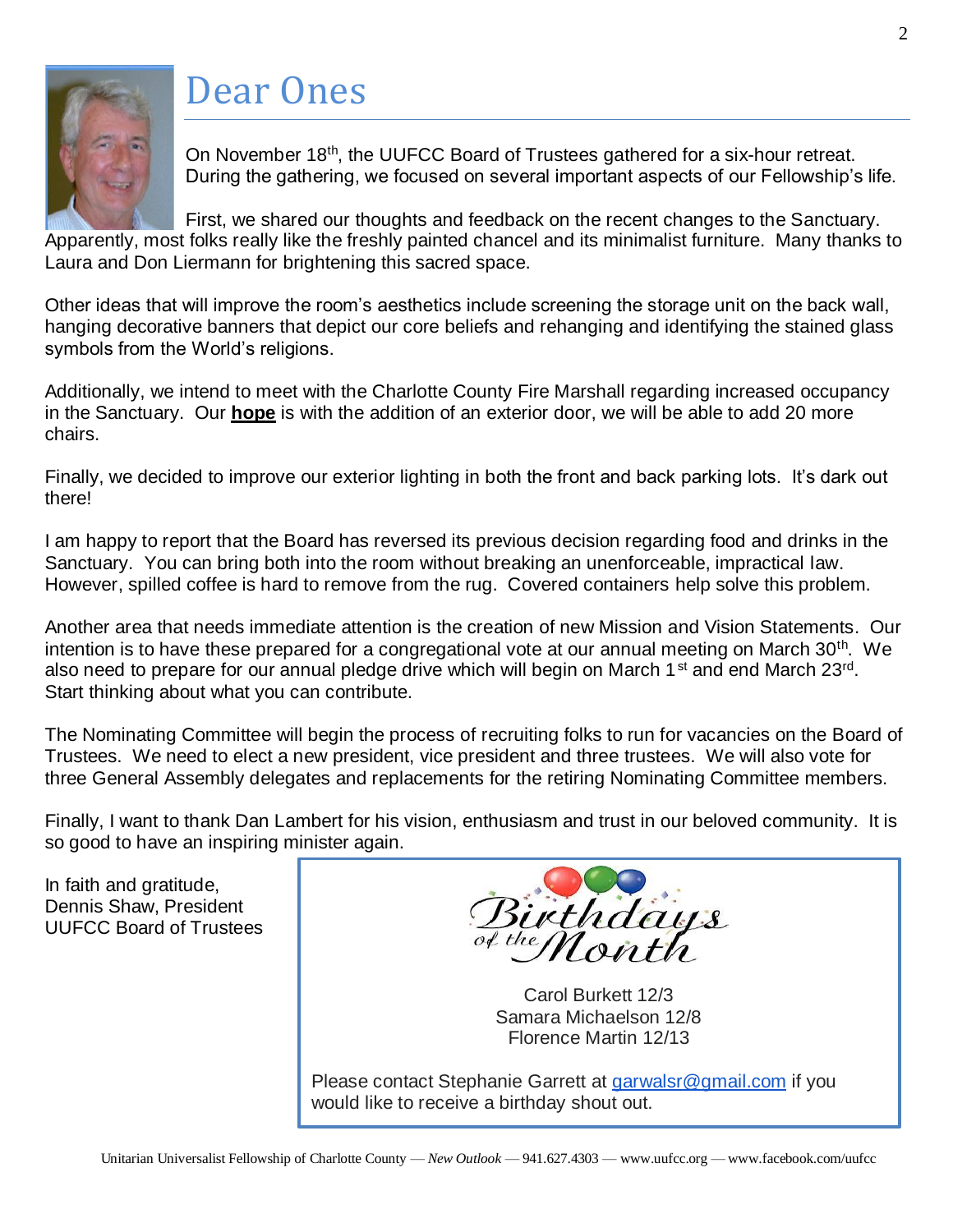# *Many Paths…*

#### **Sundays**

**9:00 a.m.** Conversation Among Friends **10:30 a.m.** – Worship Service Coffee Hour following Worship Potluck Lunch on first Sunday

## **Meditation and Buddhist Discussion Group**

**Thursday nights, 5 - 6:00 pm** Each evening we begin with a discussion

 $\overline{ \cdot }$ and end with a period of meditation. All are welcome to attend.

*Sunday Services* 



## *Dec. 1: Winter Holiday Musings*

Worship Team Members

Between Thanksgiving and early January there are over 20 holidays observed by various faith traditions and cultures. Join us as we consider the ups and downs of the holiday season.

*Dec. 8: Winter Holidays: Bodhi Day* Rev. Dan Lambert

The Buddhist holiday that commemorates the day that the historical Buddha, Siddhartha Gautama, experienced enlightenment.





## *Dec. 15: Winter Holidays: Yule* Rev. Dan Lambert

Observed by ancient Germanic tribes, pagans, and many others, Yule honors the god Odin, the winter hunt, and other elements.

*Dec. 22: Winter Holidays: Hanukkah* Rev. Dan Lambert

A Jewish festival commemorating the rededication of the Second Temple in Jerusalem. It is also known as the Festival of Lights.





## *Dec. 24: Winter Holidays: Christmas Eve* Rev. Dan Lambert

The Christian holiday commemorating the birth of Jesus. The service will start at 5:30 pm.

## *Dec. 29: Winter Holidays: Kwanzaa* Ginger Abraham

An annual celebration held in the United States and other nations of the African diaspora in the Americas to honor African heritage in African-American culture.

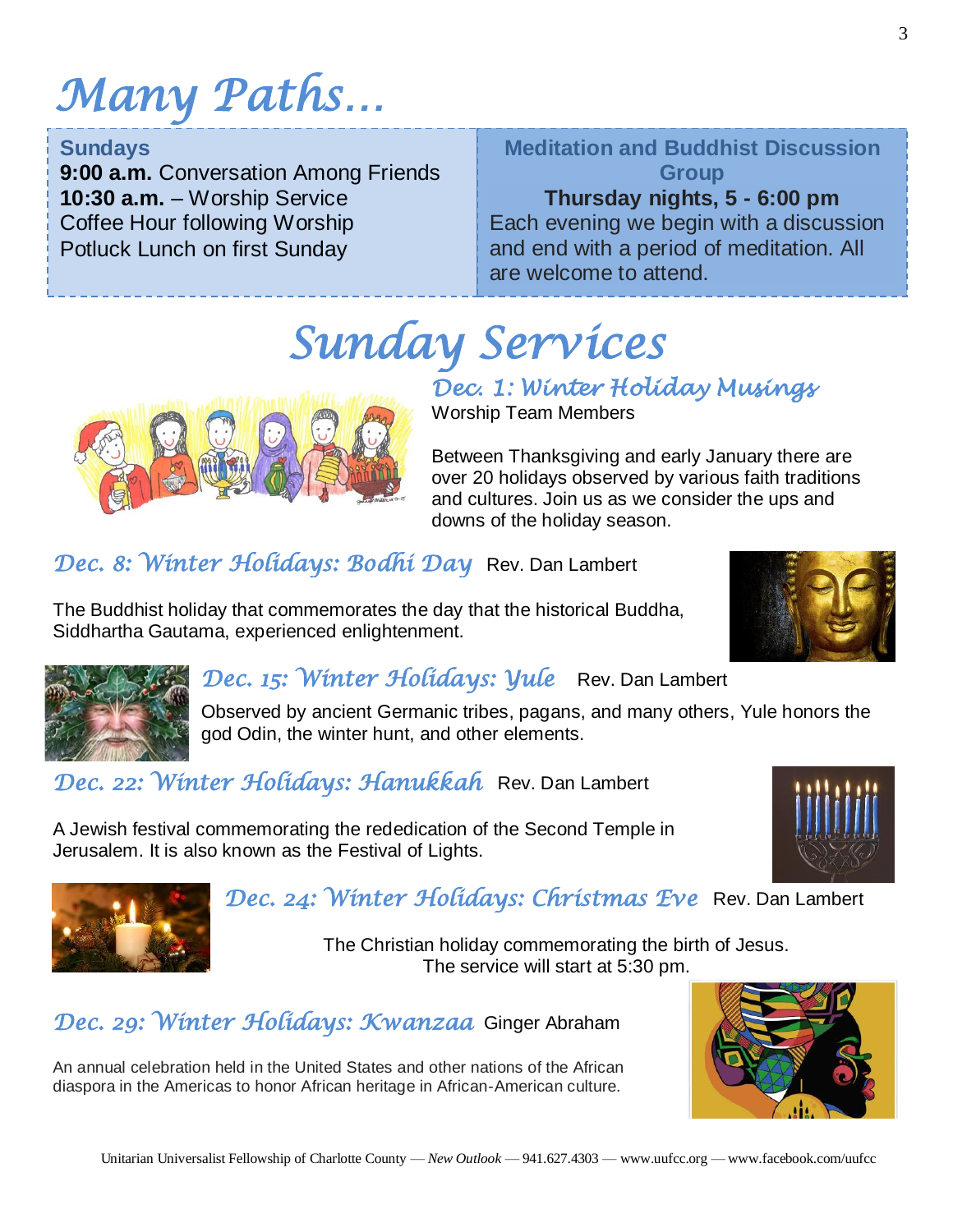

# Message from Membership Lynn Ritchie

Lots of activities are going on here at the Fellowship. Our new minister is attracting curious newcomers as well as lapsed members and friends to come, learn about, and

experience our community. With the uptick in visitors on Sunday mornings it will be necessary to reconsider how we meet, greet, and welcome them. Like raising a child, it will take a village to nurture those early engagements into relationships.

We are developing a Membership Team that will augment the presence of the friendly greeters at the door and the person at the Welcome Desk. We have new leadership and are looking to update our Mission and Vision Statements as a Fellowship. I think it's also time to update our approach to attracting and welcoming new people into our community.

You might be thinking, yikes! not another committee. But I think this one could be leaderless, and divided into small tasks and projects to see what is effective and what is not. In any case, I seek your ideas and will share mine. Please contact me in person, or by email at [uufcc.connection@gmail.com](mailto:uufcc.connection@gmail.com) if you are interested and when might be a good time to schedule a meeting. Thank you.

### **New Member Sunday**

Are you ready to take the plunge and become a member of UUFCC? If you've been attending for a while and feel that our UUFCC family is your kind of people, choosing to become a member affirms and deepens your relationship to our community. We are having a New Member Recognition on Sunday, December 8, so now the perfect time to join! Contact our Membership Coordinator, Lynn Ritchie [\(UUFCC.connection@gmail.com\)](mailto:UUFCC.connection@gmail.com), to learn more.

In closing and in acknowledgement of the double-digit number of celebrations that take place between November and January, I sincerely wish each of you, your families and loved ones, Happy Holidays!

May all be well. May all be free. May all be safe. May all know peace.

Lynn

## Racial Justice

The Racial Justice Committee is again planning to have our Monologues this year as part of Black History Month celebration. We hope to expand our base of stories to the community. As many people have difficulty committing stories to paper, we are going to try having folks who will collect oral stories and put them in writing. If you are willing to be a part of this story collection effort, please contact Kay Azar or Samara Michaelson at rmstories2020@gmail.com. Think of this as our own Story Corps for UUFCC. JOIN IN THE FUN!

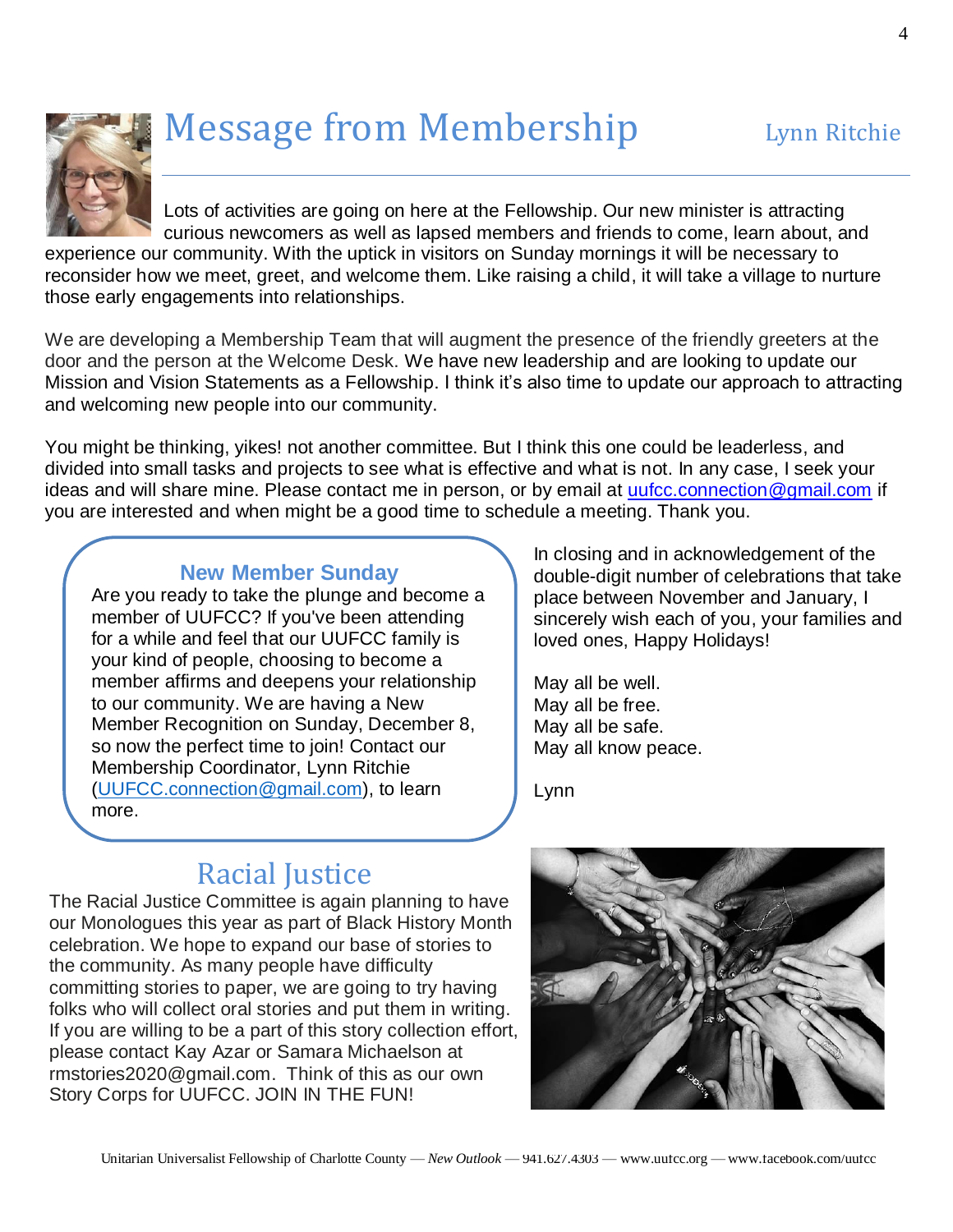# UU the Vote! A message from UUA President Susan Frederick-Gray

These are difficult and dangerous times. One of the challenges is that in times of change and uncertainty, there is a tendency for people to withdraw and grow fearful. This is why the rhetoric of hate, scarcity, and isolation grows in this country. However, it is exactly in such times that we need bold spiritual imagination and audacious leaders and communities that are showing a new way forward.

We are less than twelve months away from the most critical elections in our lifetimes. We must not be on the sidelines. Core Unitarian Universalist values—values of interdependence, democracy, human worth and dignity, the richness of pluralism and diversity, and the inborn right of all peoples to selfdetermination and agency—are on the line. When we show up as people of faith, with these values front and center, we are offering a viable alternative to narratives and policies of domination, supremacy, scarcity, and exploitation that threaten and diminish our lives and future.

Each of us will choose our candidates as individuals, but as a religious movement, we can organize for collective impact. In that spirit, I ask you to join me in our Association's new electoral organizing campaign: "UU the Vote" [\(uua.org/UUtheVote\)](https://www.uua.org/liberty/electionreform).

Voter mobilization is not just political. For Unitarian Universalists, this is faithful, moral action because democracy and the right of all people to have a voice and a vote are at the very heart of our Seven Principles. This work is about the inherent worth and dignity of every person; it is about restoring right relationship with the planet; it is about our commitment to justice and equity for all people. We are called to courageously embody the deepest values of our faith with our hearts, bodies, and spirits while building toward an abundant future in which all are free and flourishing.

What happens in November 2020 matters. And what we do today will shape what happens on Election Day. Our voice, our values, our willingness to show up matter right now. We are small, but we are mighty—and that mighty love and spirit-centered courage is exactly what is needed today.

# DINE AROUND!



#### **Build fellowship friendships by getting to know each other better! It's time to sign up for UUFCC's annual Dine Around!**

Participating couples attend three different dinners with different people each time. Each participating couple hosts one dinner and attends two others. Hosts coordinate the date, determine the menu, provide the entree (in consideration of guest food allergies/restrictions), and let guests know what to bring (e.g., salad, appetizer, dessert). Not able to host? Not a "couple"? You can still participate! A single is paired with another single to form a couple and attend one dinner. A non-hosting couple may attend a dinner.

While groups of six are formed, hosts are encouraged to invite extra guests if room permits ... like the new minister and his wife, the Board Chair, Board members, Committee members. What a great way to thank them for all they do *and* to get to know them better!

Have an enjoyable evening, meet new people and get to know each other better! The **Dine Around** sign-up sheet will be on the Social Hall Bulletin Board or see MaryLou Kennedy.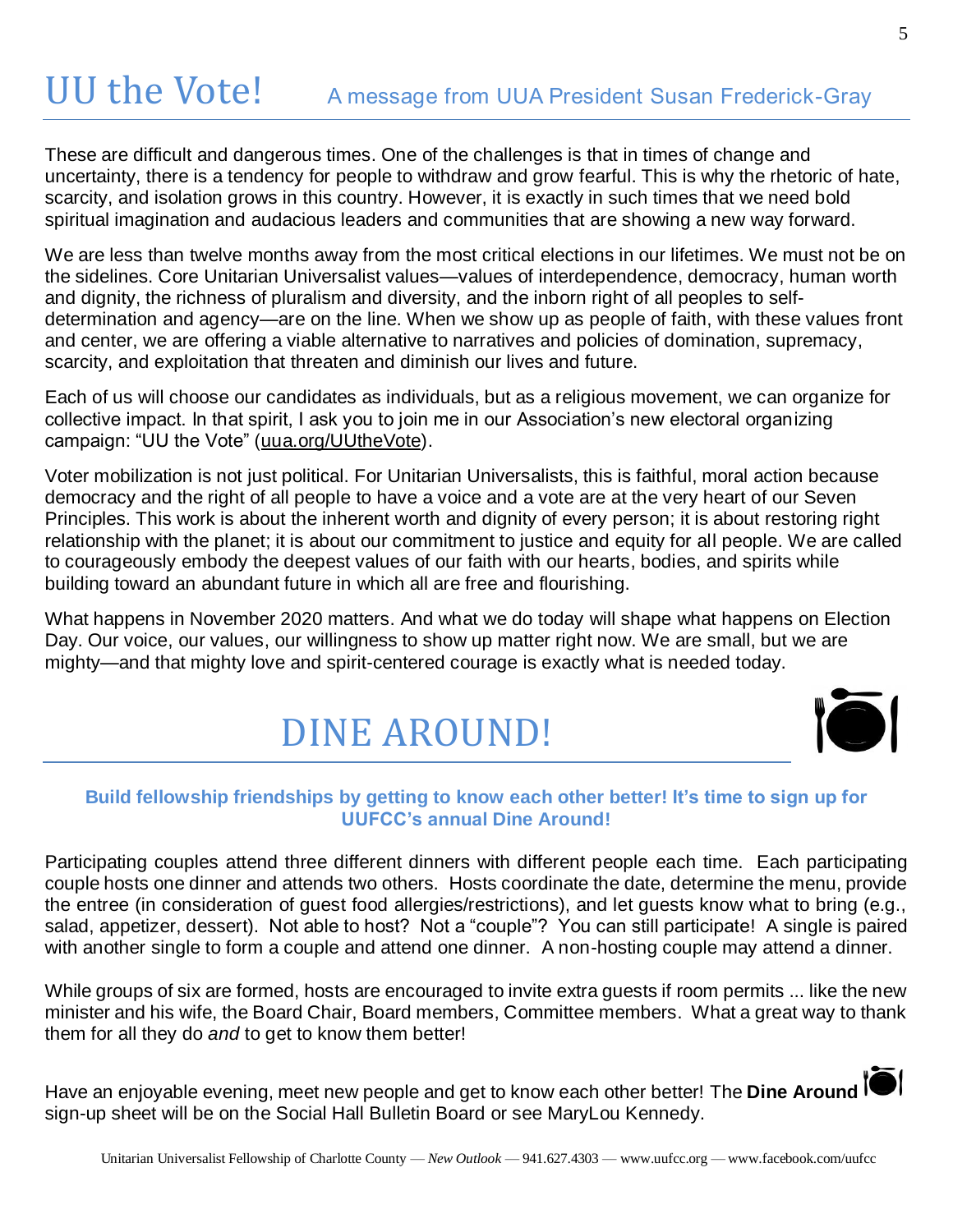## Service Auction Kay Azar



The 2020 Service Auction is none too far away. This year the Auction will be on Saturday, February 7<sup>th</sup> and the theme is Lady and the Tramp. This is the best party of the year at UUFCC, fills your social calendar for the year, helps you find some needed help and gives back to the Fellowship. Now is the time to start thinking about what you can offer, giving suggestions for desired services and to think about volunteering. There are lots of fairly small jobs to be done.

 I know for sure Rev. Dan will be auctioning off a sermon topic. The auction can only be successful if there are plenty of items up for bidding. Think about what you do best. Is it cooking, gardening, kayaking or, just as good, getting local

businesses to donate gift cards or merchandise to be auctioned. There will again be a silent auction of handmade items and objects of value. I encourage folks to think about events that might occur at any time during the year as we have an increasing large number of folks who live here year-round.

To volunteer or ask for more information, contact Kay Azar at [kayazar1@gmail.com.](mailto:kayazar1@gmail.com)

## FASHIONISTAS ALERT!!!

Some of you got on the last t-shirt train before it left the station and are appropriately UUFCC garbed (see pictures). But for some reason, not everyone who should have and could have purchased the latest UUFCC top did so. Well, have no fear, the train is passing through once more before the holidays! Thus, the unidentified still have a chance. All sizes and styles, for men and women! Twenty dollars (up front, thank you) will assure you of that sense of pride and affiliation as you wear your tee in and out and about. Look for Helen in the Social Hall before and after service starting December 1. For a limited time only. "Leaving on the UU train, don't know when it'll be back again……."

Sponsored by the Justice trio: Social, Immigration and Racial.

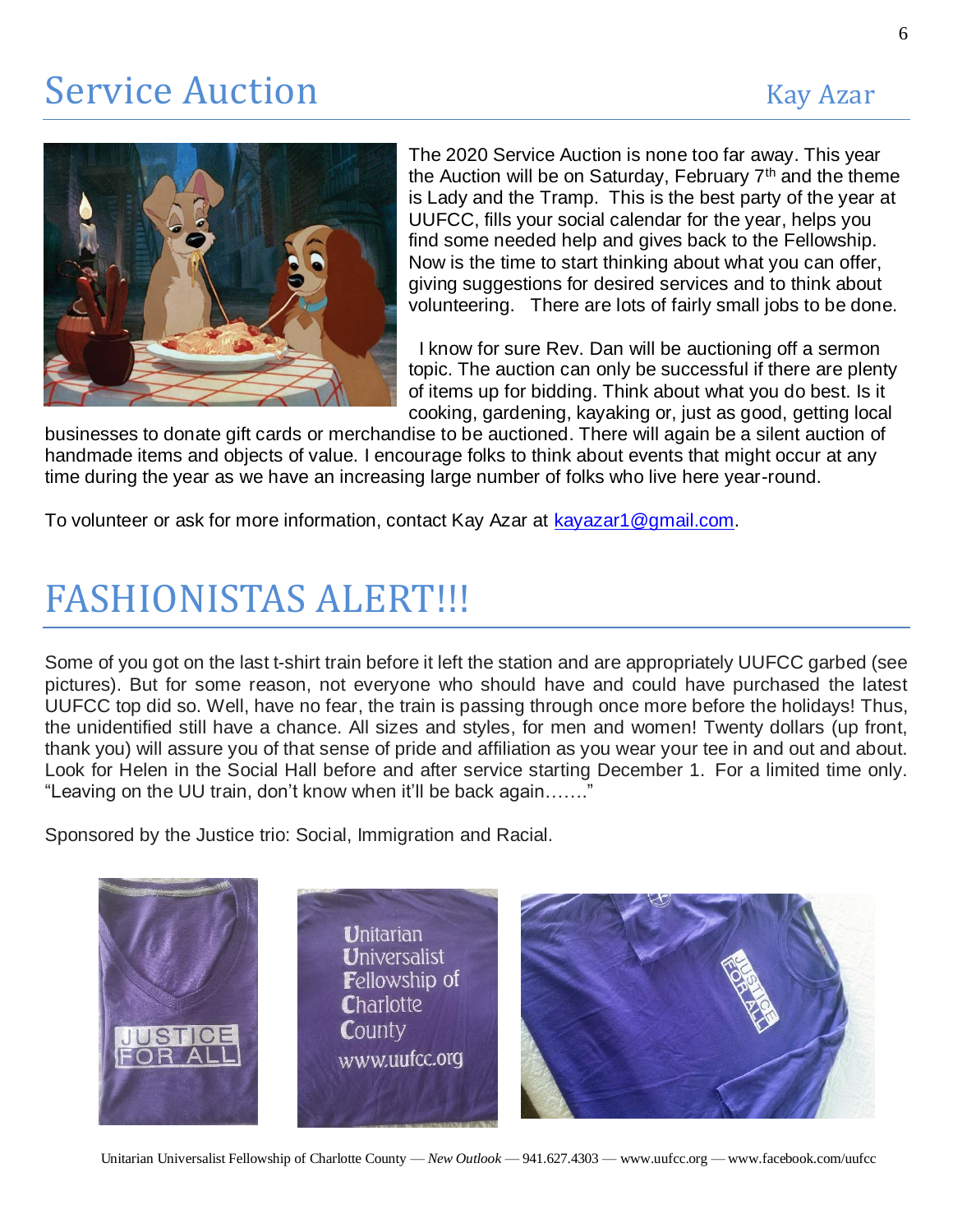# Jazzy Fundraiser

There has been a change in plans for this fundraiser. The CCJS has agreed to what we consider an even better



arrangement than what we had in place for the originally scheduled concert on December 9th.

Ticket prices will continue to be discounted to \$10 each from their standard price of \$20 for non CCJS members. Additionally, the CCJS has allocated us up to 50 tickets and they will allow those who purchase tickets to attend a concert of their choice from the four remaining concerts after the December 9th concert. The dates for those remaining concerts are Jan. 13th, Feb. 10th, March 9th and April 13th. All CCJS concerts are held at the Charlotte County Cultural Center in Port Charlotte and begin @ 7.00 PM.

We will begin hosting an information/signup table in the Social Hall beginning immediately after Sunday services on Dec.1st and each Sunday thru Jan. 5th or until we sell all of the tickets allocated to us. If you have any questions, please call George Clattenburg @ 978-314-3908.

Each year the CCJS hosts monthly concerts featuring nationally and International known musicians from October thru April. They also host seven monthly jam sessions for local musicians. Annual membership in the CCJS is currently only \$50.00 per person and your membership gives you free entry to both the 7 monthly concerts and the 7 Jam sessions with local musicians. A real bargain when one considers you can experience up to 14 separate musical events for a total cost of only \$50.00.

## **Book Group Mary Jane Williams**

The Book Group meets at the UUFCC on the last Wednesday of the month October through May at 1:30 p.m. except for the November and December discussions which were combined and already held in November this year. For further information contact Mary Jane Williams [maryjanewms@comcast.net](mailto:maryjanewms@comcast.net) If you would like to receive email notifications of future book choices and meeting reminders, please contact Mary Jane and you will be added to the group email list.

Please note the change in book selection for February 2020 from White Fragility by Robin Diangelo to Ella Minnow Pea by Mark Dunn. The change was necessary due to a variety of future programming that will include discussions of the White Fragility book.

| January 29     | Daring Democracy (a UU congregational read) by Frances Moore Lappe and<br>Adam Eichen                    |
|----------------|----------------------------------------------------------------------------------------------------------|
| <b>Feb. 26</b> | Ella Minnow Pea by Mark Dunn                                                                             |
| March 25       | A World Made New: Eleanor Roosevelt and The Universal Declaration of Human<br>Rights by Mary Ann Glendon |
| April 29       | The Sandcastle Girls by Chris Bohjalian                                                                  |
| <b>May 27</b>  | To Be Announced                                                                                          |